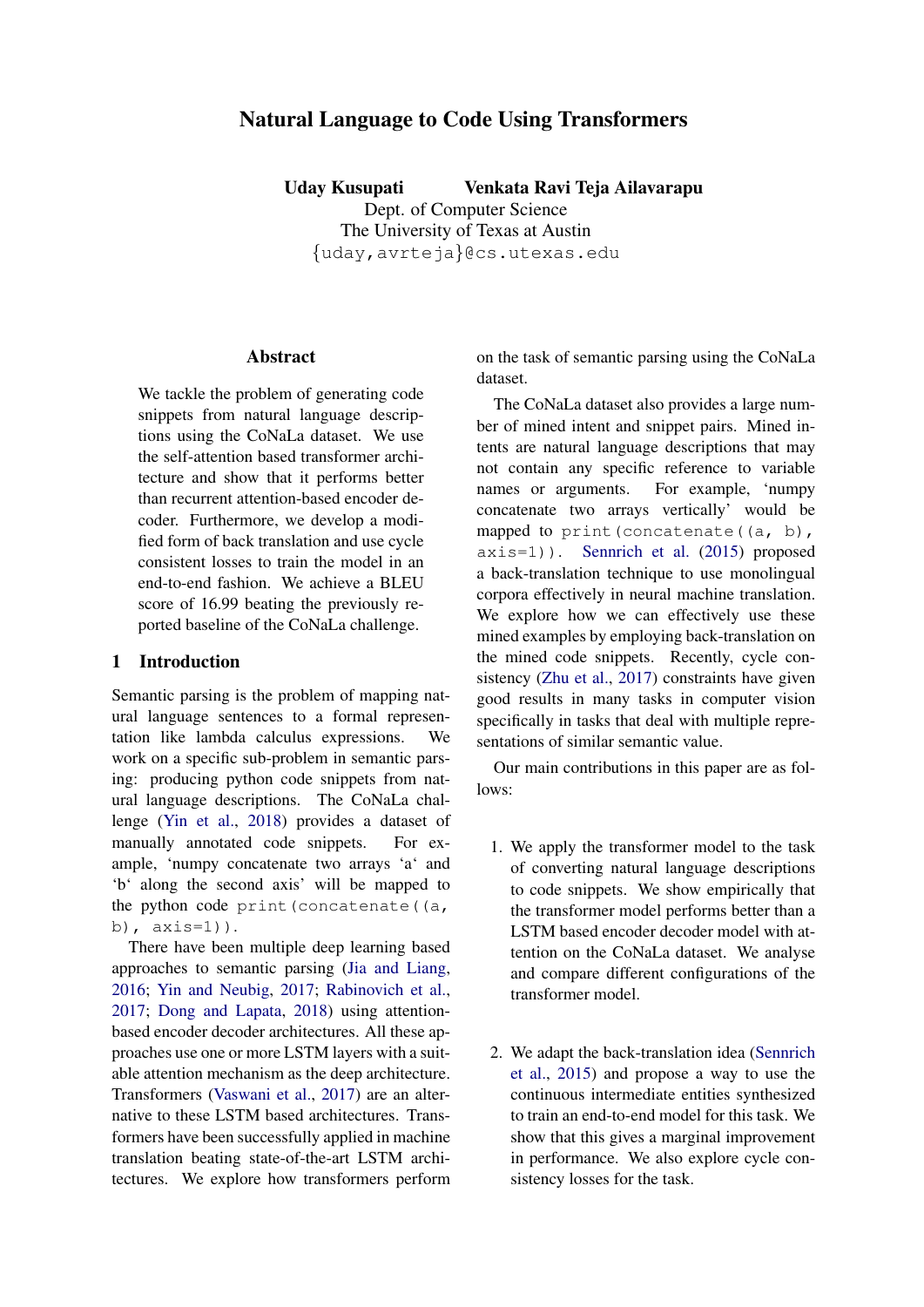

Figure 1: The Transformer - model architecture.

Figure 1: Transformer Architecture. Image Courtesy: [Vaswani et al.](#page-6-5) [\(2017\)](#page-6-5)

## 2 Technical Section

#### 2.1 Transformer

A transformer is similar to many sequence to sequence models in the sense that it contains an encoder and decoder to compress the sentence to an encoding and further generate each token conditioned on previous the previous tokens. But the notion of hidden state that has been instrumental in tasks involved with long sequences is replaced with self attention. The input and output are passed to the encoder and the decoder through an embedding layer. In addition to the word embeddings, the positions of the words are encoded into a positional encoding. This is done so that the positional information is not lost due to our choice of attention over recurrent models.

The encoder as well as the decoder consist of stacks of layers which are identical. Each layer generally consists of a multi-head attention along with a feed forward neural network. Attention is computed over the current sequence dealing with, input in the encoder and output in the decoder. It is ensured in the attention layer of the decoder that only the previous words are used to compute self attention specific to each word, which is nec-



Figure 2: Back translation architecture

essary given the fact that we generate words sequentially during the test time. At the end of a layer, each word vector is passed through a feed forward fully connected network. In addition to this generic setup of self-attention and fully connected network, the decoder layer contains another attention in between them, which computes attention specific to each output word over the input encodings from the output of the encoder stack.

Since attention is all we use, a single computation of attention may not be sufficient to fetch all the required information from the context. So attention is computed multiple times using different weight matrices, hence giving the name multihead attention. Batch normalization is used after every layer along with a skip connection from the previous layer. The decoder stacks are connected to a final softmax layer at the end to compute the multinomial distribution over the output vocabulary.

### 2.2 Back translation

We use back translation similar to the procedure described in [Sennrich et al.](#page-6-6) [\(2015\)](#page-6-6). We have a very large mined dataset which has good code snippets but language intents that are not manually curated. So we use this large monolingual code corpus to aid the text to code translation. We do this by using another transformer to back translate from code to text, and using the obtained 'text' to reconstruct the code back using our original transformer that translates text to code. In this way, the translation network is forced to learn to predict the code from some encoded representation of the code by the code  $\rightarrow$  text transformer. In addition to these back translated 'text' the text  $\rightarrow$  code transformer is trained on curated data which in turn forces the back translating transformer to perform translation similar to actual text. We perform different experiments on back translation and also on adding noise to the back translated text.

#### 2.3 Cycle consistency

We also experiment with an architecture that enforces cycle consistency similar to [Zhu et al.](#page-6-7)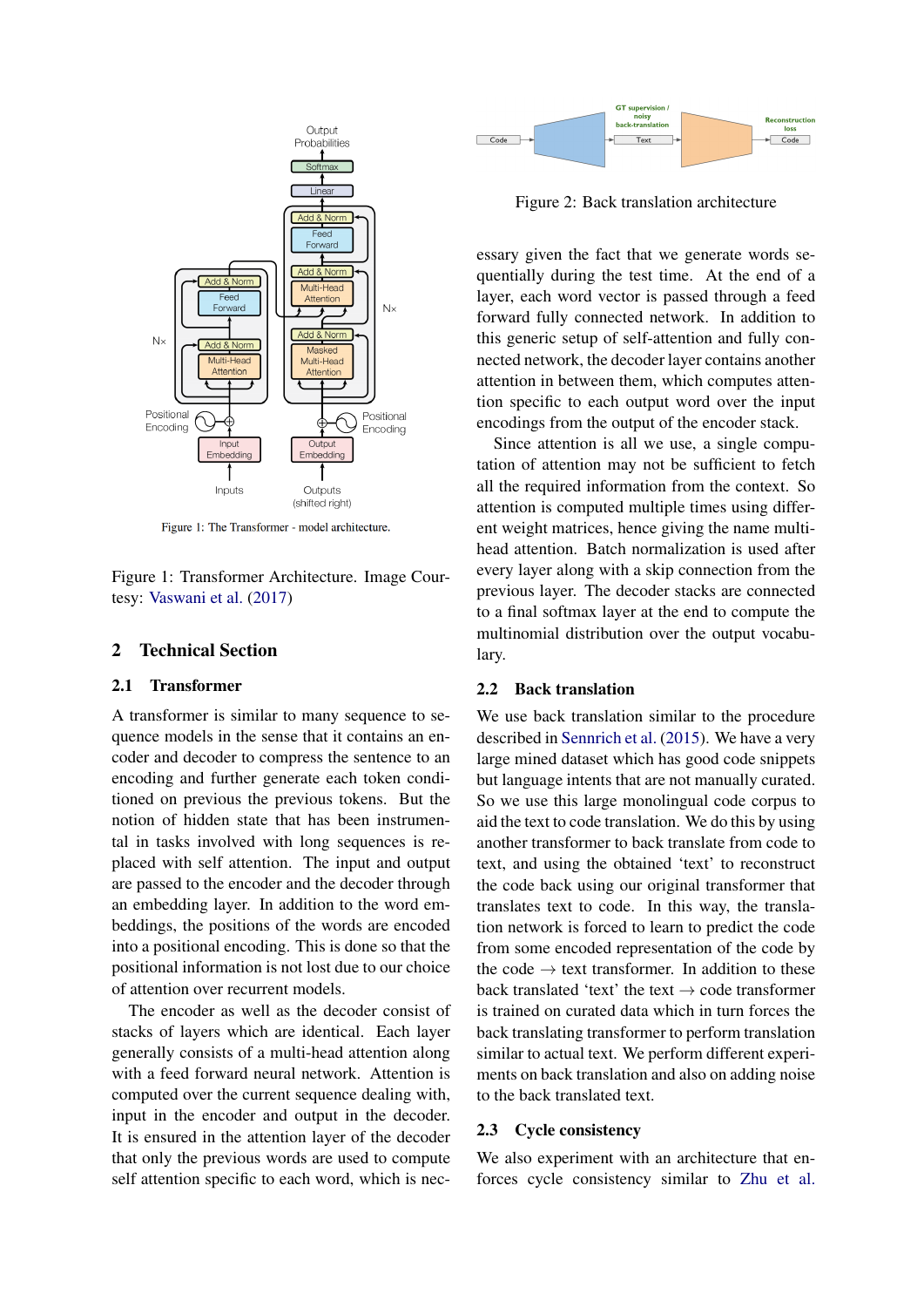[\(2017\)](#page-6-7). Since we are using transformers to perform translations in both the directions, code  $\rightarrow$ text and text  $\rightarrow$  code, we further try to make the translations cycle consistent. So if  $F$  represents the translation from text to code and  $G$  represents the translation from code to text, we enforce a constraint that,

$$
t \in data_{text} \implies G(F(t)) \approx t
$$
  

$$
c \in data_{code} \implies F(G(c)) \approx c
$$

[Zhu et al.](#page-6-7) [\(2017\)](#page-6-7) use Generative Adversarial Networks to model  $G$  and  $F$  over images from different domains. They do not have domain-paired data instances, hence they use discriminators to train the generators so that they mimic the true distributions, but since we have the true labels for each text-code instance, we just use ground truth supervision on the code and text predictions in conjunction with the cycle consistent loss.

Unlike images, the intermediate representations  $F(t)$  and  $G(c)$  are not code and text respectively but multinomial distributions over respective vocabularies. We cannot perform argmax to compute the actual discrete intermediate representation to pass to the next transformer as it would make the computation graph non-differentiable. To overcome this problem we compute the input to the next transformer as follows. Suppose  $F(t)$  is represented by a multinomial distribution  $p_i$  over the code vocabulary of size  $C$  and the word embedding layer of the code  $\rightarrow$  text transformer G is represented by  $e_i$ .  $e_i$  is the embedding and  $p_i$ is the prediction probability of word  $w_i$ . Given  $p_i^j$ i at each position  $\dot{\jmath}$  of the output sequence of transformer F, the input code sequence  $c^j$  is computed as,

$$
c^j = \sum_i p_i^j e_i
$$

This makes the  $t \to F(t) \to G(F(t)) \approx t$  framework end to end differentiable. This also helps us leverage back translation in an end-to-end manner unlike [Sennrich et al.](#page-6-6) [\(2015\)](#page-6-6) where they pretrain the backtranslation network.

## 3 Experiments

#### 3.1 Dataset

We use the dataset released for the CMU CoNaLa, the Code/Natural Language Challenge [\(Yin et al.,](#page-6-0) [2018\)](#page-6-0). The dataset consists of two sets of training examples: 2379 annotated examples and about



Figure 3: Cycle consistency

600,000 mined examples. Tables [1](#page-3-0) and [2](#page-3-1) show some examples from the annotated and mined datasets. The annotated portion of the dataset consists of a small set of examples that are crawled from Stack Overflow, automatically filtered, and curated by annotators. These are split into 2379 training and 500 test examples. Each data instance contains the natural language intent along with the corresponding code snippet. The primary difference between the manually annotated examples and the mined examples is that the natural language intents are rewritten articulating the intent better, typically done by incorporating variable names and function arguments that appeared in the code into the intent.

#### 3.2 Experimental Details

We use a transformer with a single layer and 8 attention heads by default.We use cross entropy loss everywhere. We use the Adam optimizer with initial learning rate of 0.001. We use a batch size of 32. We tokenize the intent and snippets using SentencePiece<sup>[1](#page-2-0)</sup>. We set the intent and snippet vocabulary size to be 4000. We use a dropout of 0.2. For inference, we use a beam size of 2. We use the learning rate decay scheme proposed by [Vaswani](#page-6-5) [et al.](#page-6-5) [\(2017\)](#page-6-5). All other hyperparameters are set to default values as reported by [Vaswani et al.](#page-6-5) [\(2017\)](#page-6-5). We conduct all experiments on a single NVIDI $A^{\otimes}$ GTX 1080 GPU.

## 3.3 Transformer

Table [3](#page-3-2) shows the results of our single layer transformer model. The results of the baseline attention based encoder decoder model using LSTMs are reported as shown on the CoNaLa challenge web-site<sup>[2](#page-2-1)</sup>. The CoNaLa challenge uses BLEU score as the evaluation metric.

<span id="page-2-0"></span><sup>1</sup>[https://github.com/google/](https://github.com/google/sentencepiece) [sentencepiece](https://github.com/google/sentencepiece)

<span id="page-2-1"></span><sup>2</sup><https://conala-corpus.github.io/>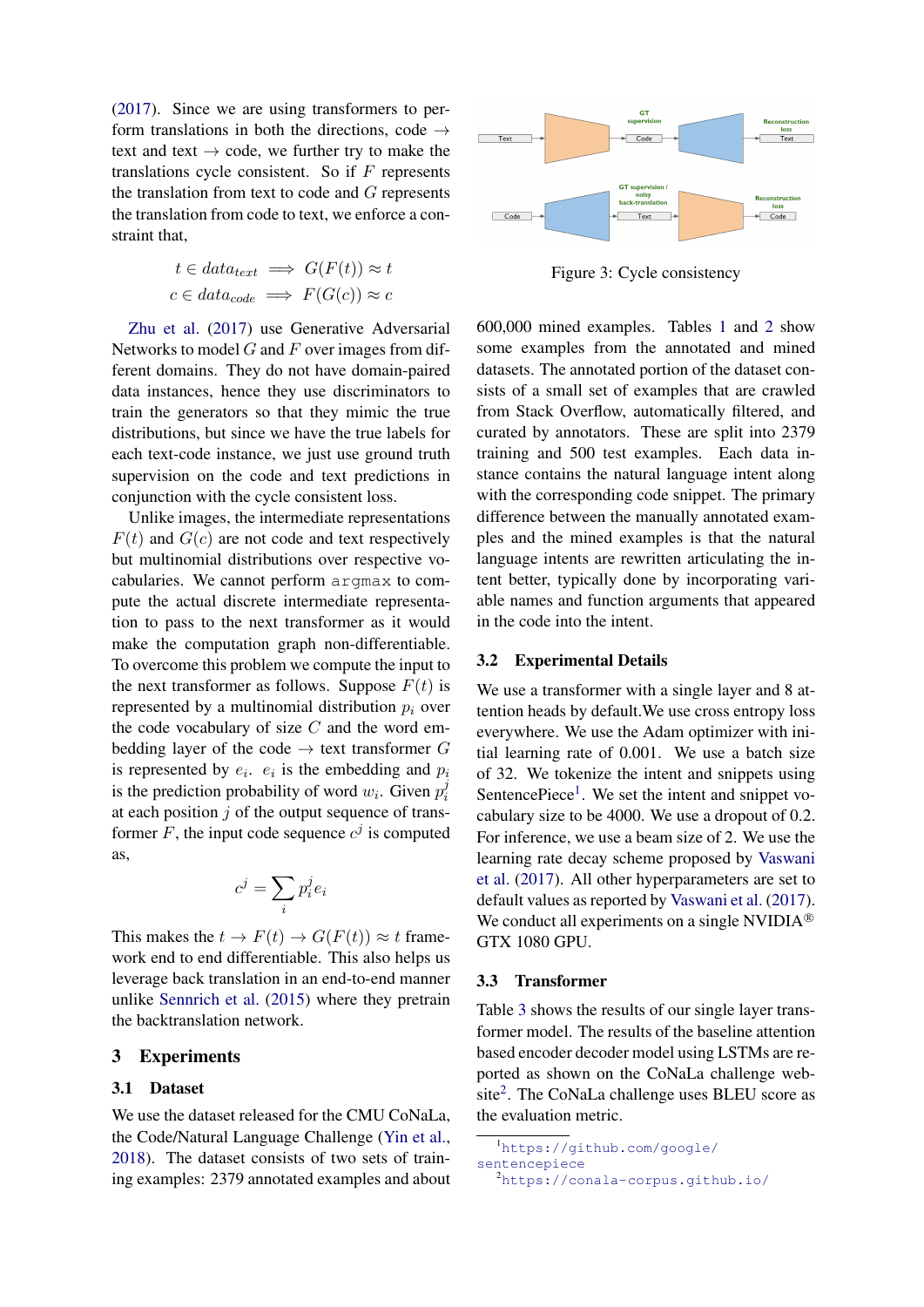|                  | Example 1                            | Example 2                                     |
|------------------|--------------------------------------|-----------------------------------------------|
| Intent           | <i>trim whitespace</i>               | Simple way to create matrix of random numbers |
| Rewritten Intent | <i>trim whitespace in string 's'</i> | create 3 by 3 matrix of random numbers        |
| Code Snippet     | s. strip()                           | numpy.random.random((3, 3))                   |

<span id="page-3-0"></span>Table 1: Train examples from CoNaLa dataset

|              | Example 1    | Example 2                                                                                        |
|--------------|--------------|--------------------------------------------------------------------------------------------------|
| Intent       |              | Convert a string to an integer $\mid$ Get a list of values from a list of dictionaries in python |
| Code Snippet | int $('23')$ | [d['key'] for d in 1]                                                                            |

<span id="page-3-1"></span>Table 2: Mined examples from CoNaLa dataset

| Model                                 | <b>BLEU</b> Score |
|---------------------------------------|-------------------|
| <b>Encoder Decoder with Attention</b> | 10.58             |
| Transformer                           | 16.36             |

<span id="page-3-2"></span>Table 3: Results of the baseline encoder decoder model with attention and our transformer model trained on 2379 annotated examples.

We observe that the transformer model performs significantly better than the baseline model. We look at the predictions of both models on the 500 test examples and analyse why the transformer model performs better. We first observe that the baseline model obtains a BLEU score of zero for about 380 out of the 500 examples while the transformer obtains a BLEU score of zero for about 340 test examples. Though the fraction of zero predictions is high for both models, transformer has lower zero BLEU occurrences. We believe this is one of the primary reasons why the transformer obtains a significantly higher BLEU score.

The dataset contains a diverse set of code snippets in python. Snippets span many python libraries including urllib, numpy, os, re, pandas, and datetime. Though it is diffcult to quantitatively characterize the error classes of each model, we find that the baseline model does well on examples related to the datetime library compared to the transformer. Though the transformer obtains lesser BLEU score on datetime examples, it does much better than the baseline on examples related to the pandas, numpy, and re libraries.

To understand the performance of the transformer in greater depth, we perform an ablation on different setting of the number of attention heads and number of layers of the transformer. Table [4](#page-3-3) shows the results for different number of attention

| Heads                       | <b>BLEU</b> Score | Token Acc. |
|-----------------------------|-------------------|------------|
|                             | 14.38             | 52.44      |
| $\mathcal{D}_{\mathcal{L}}$ | 15.05             | 54.11      |
| 4                           | 15.28             | 55.20      |
| 8                           | 16.36             | 56.38      |
| 16                          | 14.61             | 56.71      |

<span id="page-3-3"></span>Table 4: Results of the single layer transformer model trained on 2379 annotated examples with different number of attention heads.

| Layers | <b>BLEU</b> Score | Token Acc. |
|--------|-------------------|------------|
|        | 16.36             | 56.38      |
|        | 15.73             | 56.01      |
| 3      | 14.31             | 55.66      |
| h      | 12.82             | 50.12      |

<span id="page-3-4"></span>Table 5: Results of the transformer model trained on 2379 annotated examples with different number of layers. Number of heads is fixed to be 8.

heads. We observe that as the number of heads increase, the performance increases until it plateaus at 8 heads.

Multi head attention is useful in attending over different aspects from the context and thus multiple heads give the network more freedom to learn better features. So the results improve as we increase the heads but start to saturate as we see at 8 heads. This is because of the complexity of the model starting to become much larger compared to the complexity of the problem in hand.

We fixed the number of heads to be 8 and ran the transformer model with different depths. Table [5](#page-3-4) shows the results of ablation over the number of layers. We observe that the performance of the transformer decreases with the number of layers. This shows that one layer of multi head attention is sufficient to cross the performance of an LSTM based encoder-decoder for this task. This may be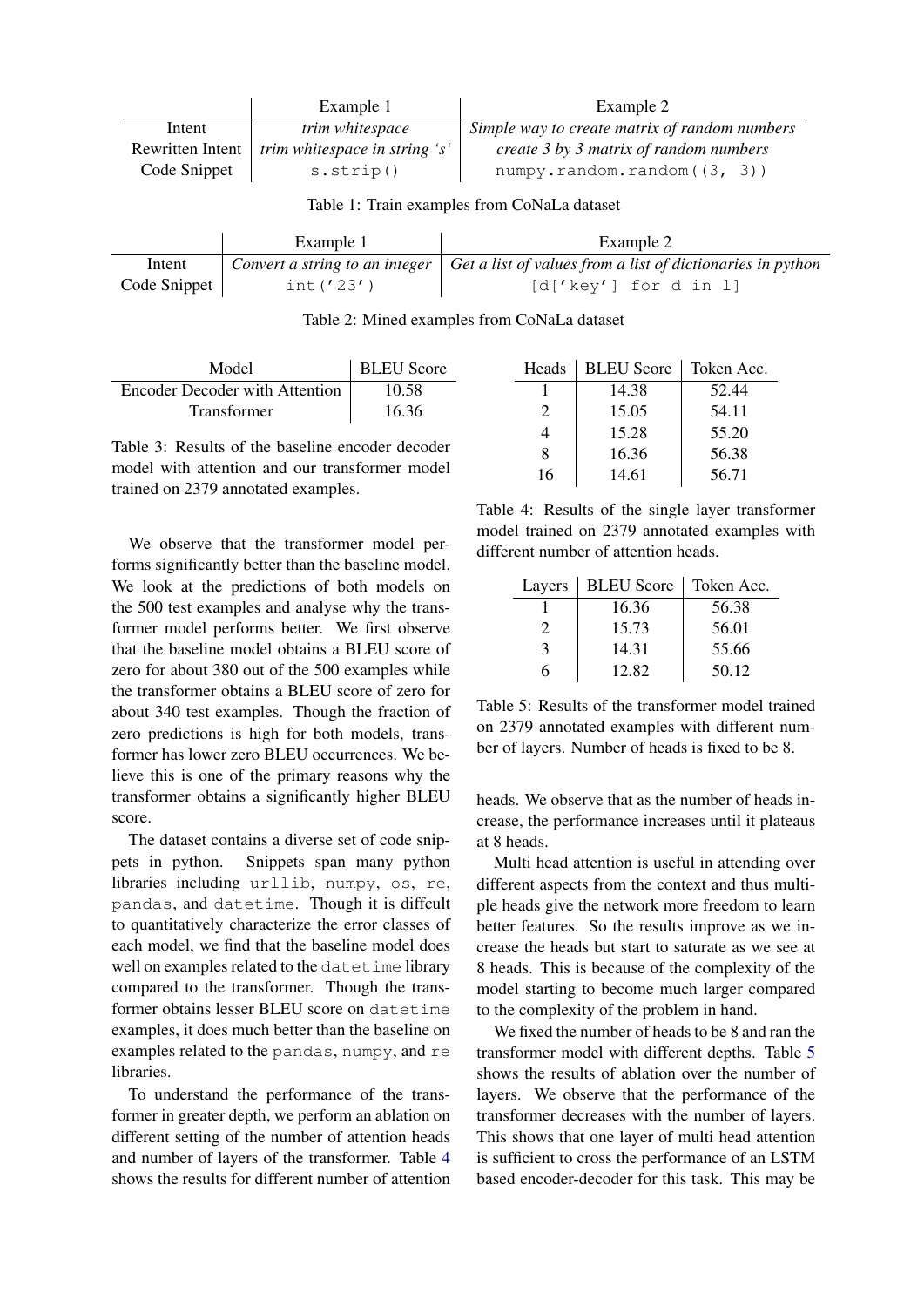due to the fact that the length of the sequences are small.

# 3.4 Transformer with Mined Data

All the results in the previous section were obtained by training the models on the annotated portion of the CoNaLa dataset consisting of 2379 examples. Now we train a five layer transformer using the unannotated mined data too. We try out three different training regimes for using the mined examples along with the annotated train examples. In all cases, we consider the intent annotations in the mined examples as rewritten intent.

- MIX: We mix the mined examples with the annotated train examples and train the transformer as before.
- SAMPLE: We sample equal number of mined and annotated examples during each batch while training. We use a hyperparameter  $\alpha$ to weight the loss from the mined examples.
- FINETUNE: We first pre-train the transformer using the mined data and then finetune the model using annotated data alone.

| Model           | <b>BLEU</b> Score | Token Acc. |
|-----------------|-------------------|------------|
| Mix             | 13.98             | 60.39      |
| <b>SAMPLE</b>   | 16.57             | 53.62      |
| <b>FINETUNE</b> | 16.28             | 58.67      |

<span id="page-4-0"></span>Table 6: Results of the transformer model using different training regimes. In all cases, 100,000 mined examples are used.

Observing Table [6,](#page-4-0) we feel that mixing the mined and annotated data performs worse as the mined data doesn't contain rewritten intents and the code snippets in mined data require specific tokens to be copied from the intent. Sampling both data sets equally performs much better as now the annotated data doesn't get lost and their gradients have equal weight. Finetuning appears to be the best as it pre-trains on the huge mined data and then we finetune the weights to the specific task on annotated intent. We also see that there is no correlation between BLEU score and token accuracy. This is because BLEU score also takes into account n-gram precision where as token accuracy is just unigram precision. Furthermore, BLEU score is computed after beam search.

| Model                 | <b>BLEU</b> Score |
|-----------------------|-------------------|
| Baseline Model (100k) | 14.26             |
| Transformer (5k)      | 15.45             |
| Transformer (100k)    | 16.57             |

<span id="page-4-1"></span>Table 7: Results of the baseline encoder decoder model with attention and our transformer model trained on different amounts of mined data as shown in the brackets.

Table [7](#page-4-1) shows the results of the baseline model and our best transformer models when trained using both the annotated and mined data. We observe that adding mined data significantly improves the performance of the baseline encoder decoder model, but we do not observe very significant gains in the performance of the transformer model. We are not able find any good explanation for this trend.

# 3.5 Back Translation and Cycle Consistency

We train a code  $\rightarrow$  text  $\rightarrow$  code (CTC) model as follows. In each batch, we sample equal number of annotated and mined examples. The mined examples are passed through both the tranformers while the annotated train examples are only passed through the text  $\rightarrow$  code transformer. We also add some gaussian noise to the backtranslated 'text' samples before passing them to the text  $\rightarrow$  text transformer. We apply a code reconstruction loss on the mined examples and a ground truth supervision loss on the train examples. We use a hyperparameter  $\alpha$  to weight the code reconstruction loss. Similarly, we train a text  $\rightarrow$  code  $\rightarrow$  text (TCT) model.

Further, we train CTC and TCT networks in conjunction to enforce cycle consistency. We use reconstruction loss between the end representations and ground truth supervision loss on the intermediate representation. We sample different batches for each cycle, aggregate the losses and perform backpropagation.

| Model            | <b>BLEU</b> Score | Token Acc. |
|------------------|-------------------|------------|
| CTC <sup>1</sup> | 16.99             | 58.42      |
| <b>CTC-NOISE</b> | 15.65             | 57.89      |
| <b>TCT</b>       | 15.20             | 56.41      |
| <b>CYCLE</b>     | 14.04             | 55.89      |

<span id="page-4-2"></span>Table 8: Results of the back-translation based models.

Table [8](#page-4-2) shows the results of the different back-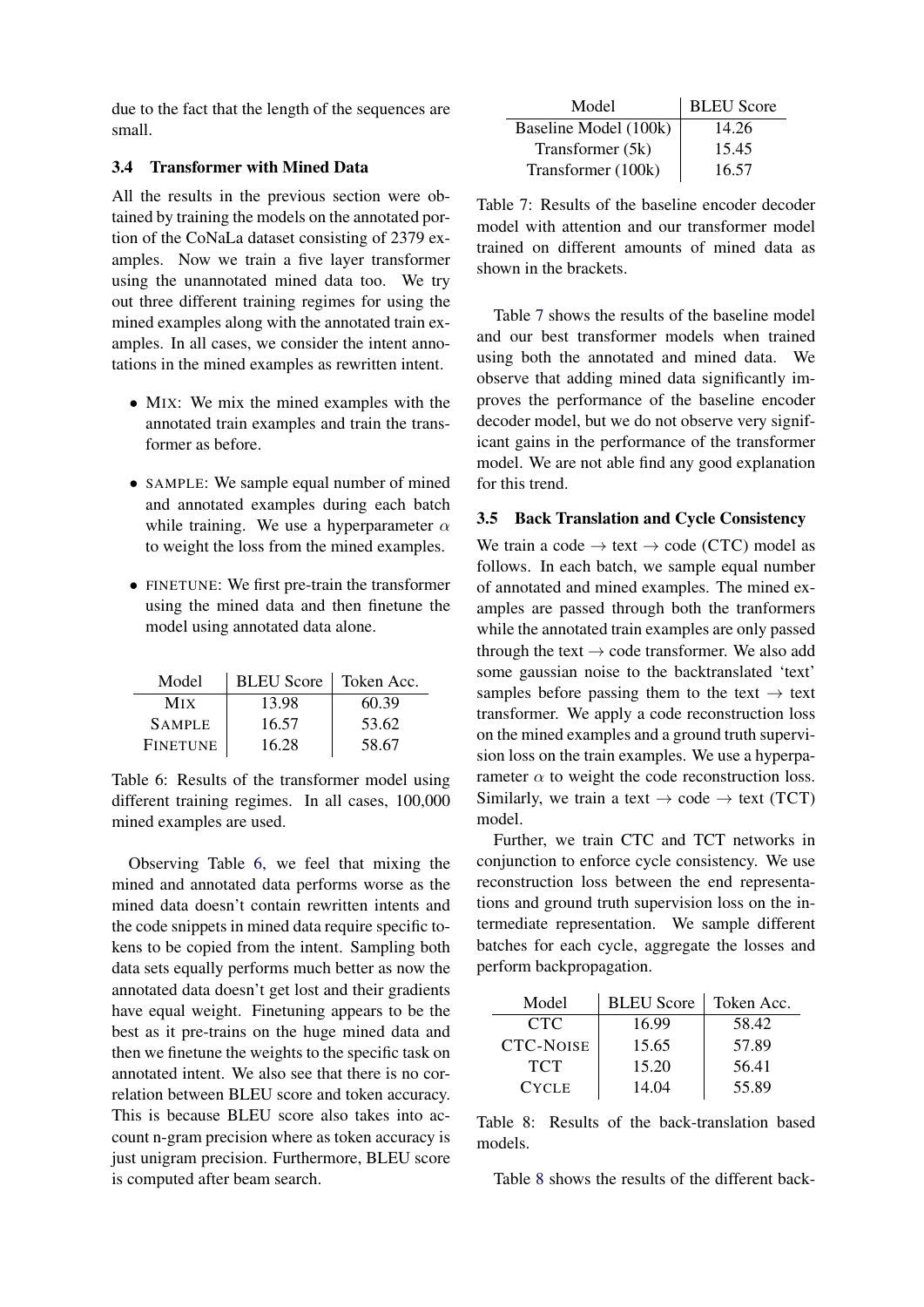translation based models that we implemented. We observe that CTC performs the best. Adding noise to the intermediate representations doesn't result in improvements. We also experiment to see how good the reverse argument performs. That is, if we model our task as TCT where text  $\rightarrow$  code is the back-translation network rather than the main translation, we still get good results. This shows that the back-translation network is actually learning good intermediate representations that actually are codes, instead of some meaningless intermediate representation just to minimise the reconstruction loss.

We observe that combining both the directions and enforcing cycle consistency does not help. This may be because we also enforce ground truth supervision on text which is irrelevant to our task. Learning a consistent translation in both directions is difficult than learning a good unidirectional translation. It may also be the case that instead of learning to model the distributions better, the model might be just memorizing some translation cycle instances.

| $\alpha$ | <b>BLEU</b> Score | Token Acc. |
|----------|-------------------|------------|
| 0.0      | 16.57             | 53.62      |
| 0.1      | 16.99             | 58.42      |
| 0.2      | 13.58             | 57.63      |
| 0.5      | 12.84             | 58.21      |
| 1.0      | 12.21             | 57.42      |
| 2.0      | 11.37             | 57.24      |
| 5.0      | 10.63             | 57.16      |

<span id="page-5-0"></span>Table 9: Results of the CTC back-translation based model for different values of the loss weighting parameter  $\alpha$ .

Also, we vary the hyperparameter  $\alpha$  to find the right balance between reconstruction loss and ground truth supervision. The results are summa-rized in Table [9.](#page-5-0)  $\alpha = 0$  refers to no reconstruction loss which is just the text  $\rightarrow$  code transformer (SAMPLE) from Table [6.](#page-4-0) Better results with small  $\alpha$  suggest that though reconstruction loss is useful, ground truth supervision is the main driving force. From the experiments, we choose  $\alpha = 0.1$ .

# 4 Related Work

In this section we discuss some of the works related to our task.

## 4.1 Semantic Parsing

The task we tackle is a sub-problem of semantic parsing where the target outputs are python code snippets. [Jia and Liang](#page-6-1) [\(2016\)](#page-6-1) proposed an encoder-decoder model with an attention-based copying mechanism for semantic parsing. Some approaches have used syntax of the code language to build better models [\(Yin and Neubig,](#page-6-2) [2017;](#page-6-2) [Rabinovich et al.,](#page-6-3) [2017;](#page-6-3) [Yin and Neubig,](#page-6-8) [2018\)](#page-6-8). [Dong and Lapata](#page-6-4) [\(2018\)](#page-6-4) used a hierarchical approach to neural semantic parsing in which they generated intermediate logical forms to help build the final logical form.

## 4.2 Transformers

In this paper, we primarily use and analyse the transformer model. [Vaswani et al.](#page-6-5) [\(2017\)](#page-6-5) introduced the transformer architecture which uses multiple attention heads and a self attention mechanism to compute a hidden vector representation of a sequential input. Transformer architectures have obtained promising results on machine translation tasks [\(Vaswani et al.,](#page-6-5) [2017\)](#page-6-5) and have recently been successfully applied on language understanding tasks [\(Radford et al.,](#page-6-9) [2018;](#page-6-9) [Devlin](#page-6-10) [et al.,](#page-6-10) [2018\)](#page-6-10).

#### 4.3 Back-translation and Cycle Consistency

Back translation has been used by [Sennrich et al.](#page-6-6) [\(2015\)](#page-6-6) to incorporate large monolingual corpora to aid translation by generating synthetic examples. Similar usage has also been seen in [Xie](#page-6-11) [et al.](#page-6-11) [\(2018\)](#page-6-11) to leverage noisy synthetic examples for grammar correction. Cycle consistency has been useful in many tasks in computer vision like unpaired image to image translation, structure from motion, 3D shape matching, cosegmentation, dense semantic alignment [\(Zhou et al.,](#page-6-12) [2016\)](#page-6-12), and depth estimation [\(Godard et al.\)](#page-6-13).

# 5 Conclusion

In this paper, we showed that the transformer works better than standard attention based recurrent architectures on the task of natural language to code conversion. We experimented with different training regimes to incorporate information from the abundant amount of mined data in the CoNaLa dataset. We devised a modified backtranslation strategy to use the mined data in a unsupervised manner. We also explored a cycle consistent loss for the task, but to no avail.